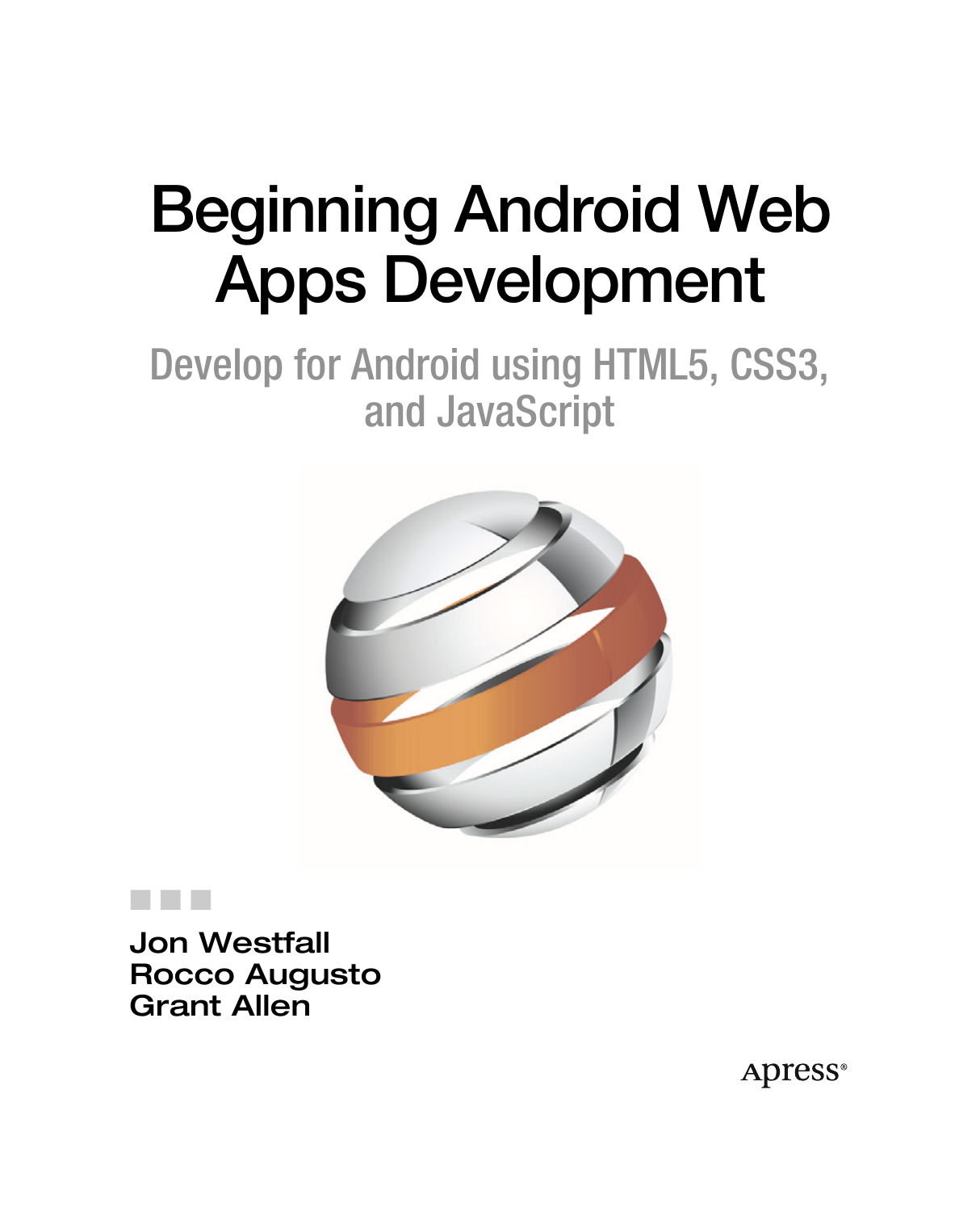#### **Beginning Android Web Apps Development: Develop for Android using HTML5, CSS#, and Javascript**

Copyright © 2012 by Jon Westfall, Rocco Augusto, Grant Allen

This work is subject to copyright. All rights are reserved by the Publisher, whether the whole or part of the material is concerned, specifically the rights of translation, reprinting, reuse of illustrations, recitation, broadcasting, reproduction on microfilms or in any other physical way, and transmission or information storage and retrieval, electronic adaptation, computer software, or by similar or dissimilar methodology now known or hereafter developed. Exempted from this legal reservation are brief excerpts in connection with reviews or scholarly analysis or material supplied specifically for the purpose of being entered and executed on a computer system, for exclusive use by the purchaser of the work. Duplication of this publication or parts thereof is permitted only under the provisions of the Copyright Law of the Publisher's location, in its current version, and permission for use must always be obtained from Springer. Permissions for use may be obtained through RightsLink at the Copyright Clearance Center. Violations are liable to prosecution under the respective Copyright Law.

ISBN 978-1-4302-3957-4

ISBN 978-1-4302-3958-1 (eBook)

Trademarked names, logos, and images may appear in this book. Rather than use a trademark symbol with every occurrence of a trademarked name, logo, or image we use the names, logos, and images only in an editorial fashion and to the benefit of the trademark owner, with no intention of infringement of the trademark.

The use in this publication of trade names, trademarks, service marks, and similar terms, even if they are not identified as such, is not to be taken as an expression of opinion as to whether or not they are subject to proprietary rights.

While the advice and information in this book are believed to be true and accurate at the date of publication, neither the authors nor the editors nor the publisher can accept any legal responsibility for any errors or omissions that may be made. The publisher makes no warranty, express or implied, with respect to the material contained herein.

President and Publisher: Paul Manning Lead Editor: Mark Beckner Technical Reviewer: Stephen Hughes Editorial Board: Steve Anglin, Ewan Buckingham, Gary Cornell, Louise Corrigan, Morgan Ertel, Jonathan Gennick, Jonathan Hassell, Robert Hutchinson, Michelle Lowman, James Markham, Matthew Moodie, Jeff Olson, Jeffrey Pepper, Douglas Pundick, Ben Renow-Clarke, Dominic Shakeshaft, Gwenan Spearing, Matt Wade, Tom Welsh Coordinating Editor: Adam Heath Copy Editor: Chandra Clarke Compositor: MacPS, LLC Indexer: SPi Global Artist: SPi Global Cover Designer: Anna Ishchenko

Distributed to the book trade worldwide by Springer Science+Business Media New York, 233 Spring Street, 6th Floor, New York, NY 10013. Phone 1-800-SPRINGER, fax (201) 348-4505, e-mail orders-ny@springer-sbm.com, or visit www.springeronline.com.

For information on translations, please e-mail rights@apress.com, or visit www.apress.com.

Apress and friends of ED books may be purchased in bulk for academic, corporate, or promotional use. eBook versions and licenses are also available for most titles. For more information, reference our Special Bulk Sales–eBook Licensing web page at www.apress.com/bulk-sales.

Any source code or other supplementary materials referenced by the author in this text is available to readers at www.apress.com. For detailed information about how to locate your book's source code, go to www.apress.com/source-code.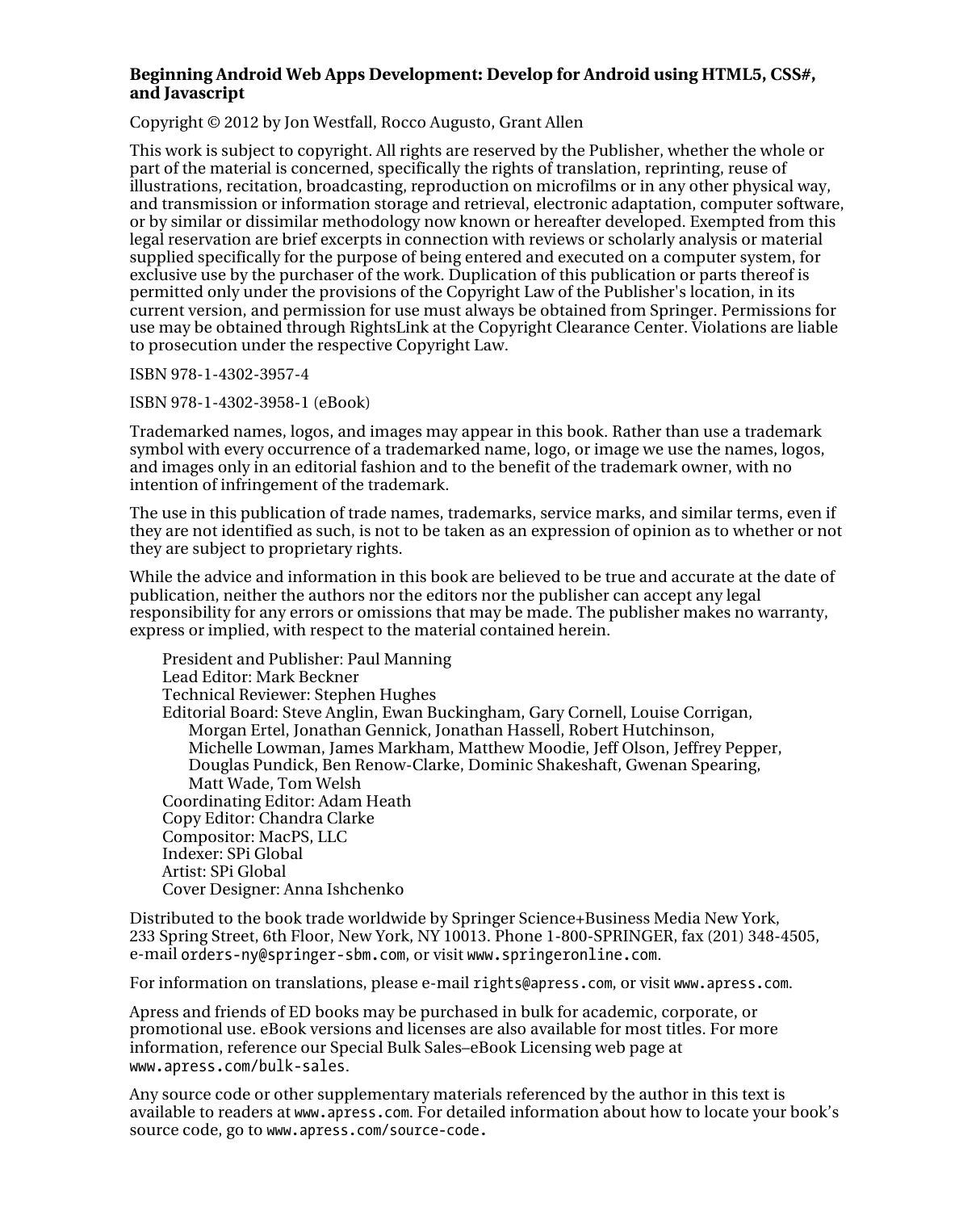#### *Dedicated to my wife, Karey, and to my parents, Alan & Dianne —Jon Westfall*

*I dedicate this book to my daughter Rose... and Perry White, who is too good of a reporter to not know Clark Kent is Superman. You Perry are a true gem.* 

*—Rocco Augusto*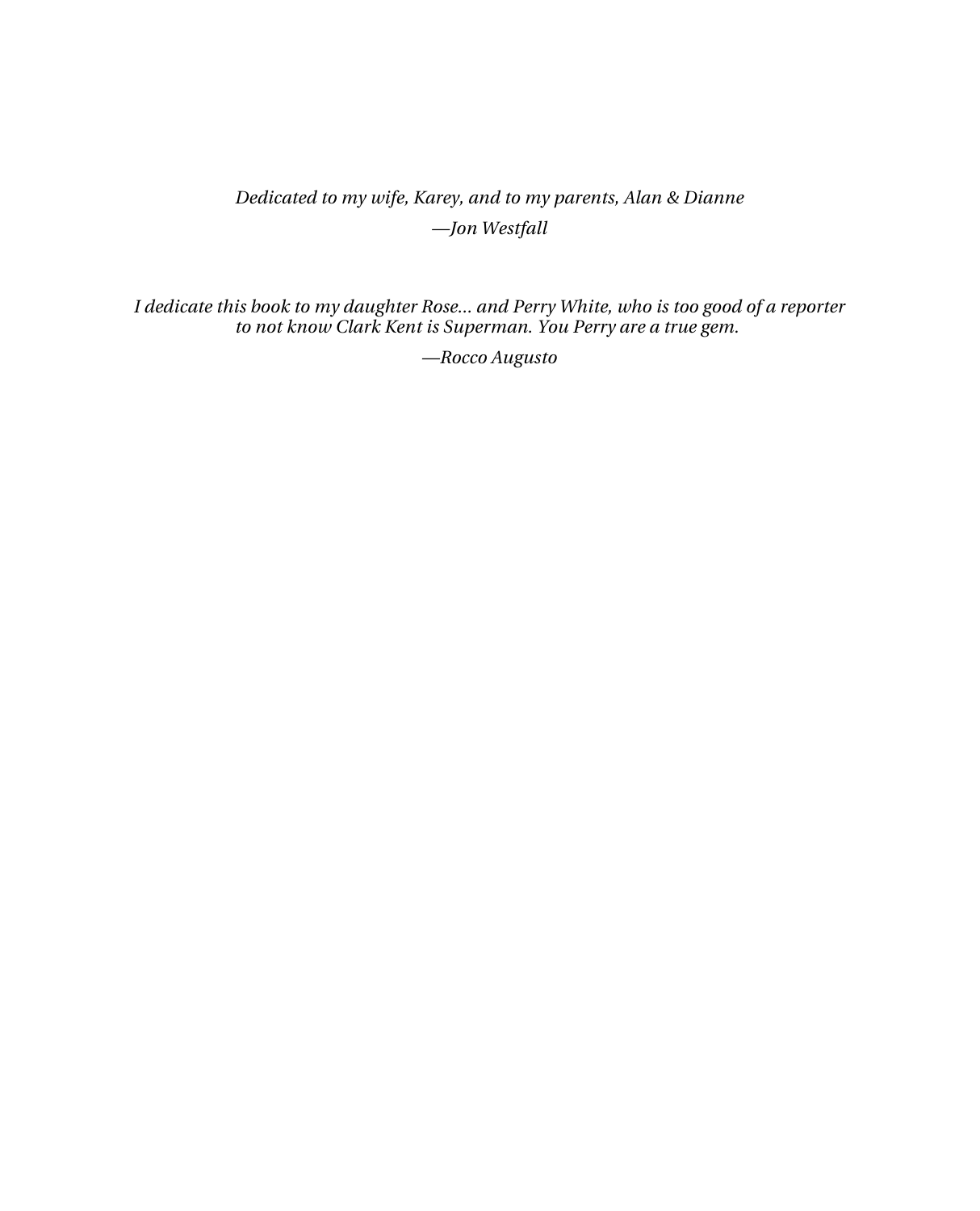### **Contents at a Glance**

| <b>Chapter 4: Basic Planning and Structuring of Your Application  49</b> |
|--------------------------------------------------------------------------|
| Chapter 5: Handling Multiple Screen Resolutions with CSS 3 65            |
|                                                                          |
| Chapter 7: Building an Impressive User Experience with jQuery Mobile  99 |
| Chapter 8: Building Visually Rich Internet Applications 121              |
|                                                                          |
| Chapter 10: Using Cloud Services: A Transport Application 167            |
| Chapter 11: Pushing the Limits with Audio and Video  187                 |
| Chapter 12: Supercharging the User Experience with AJAX  211             |
|                                                                          |
|                                                                          |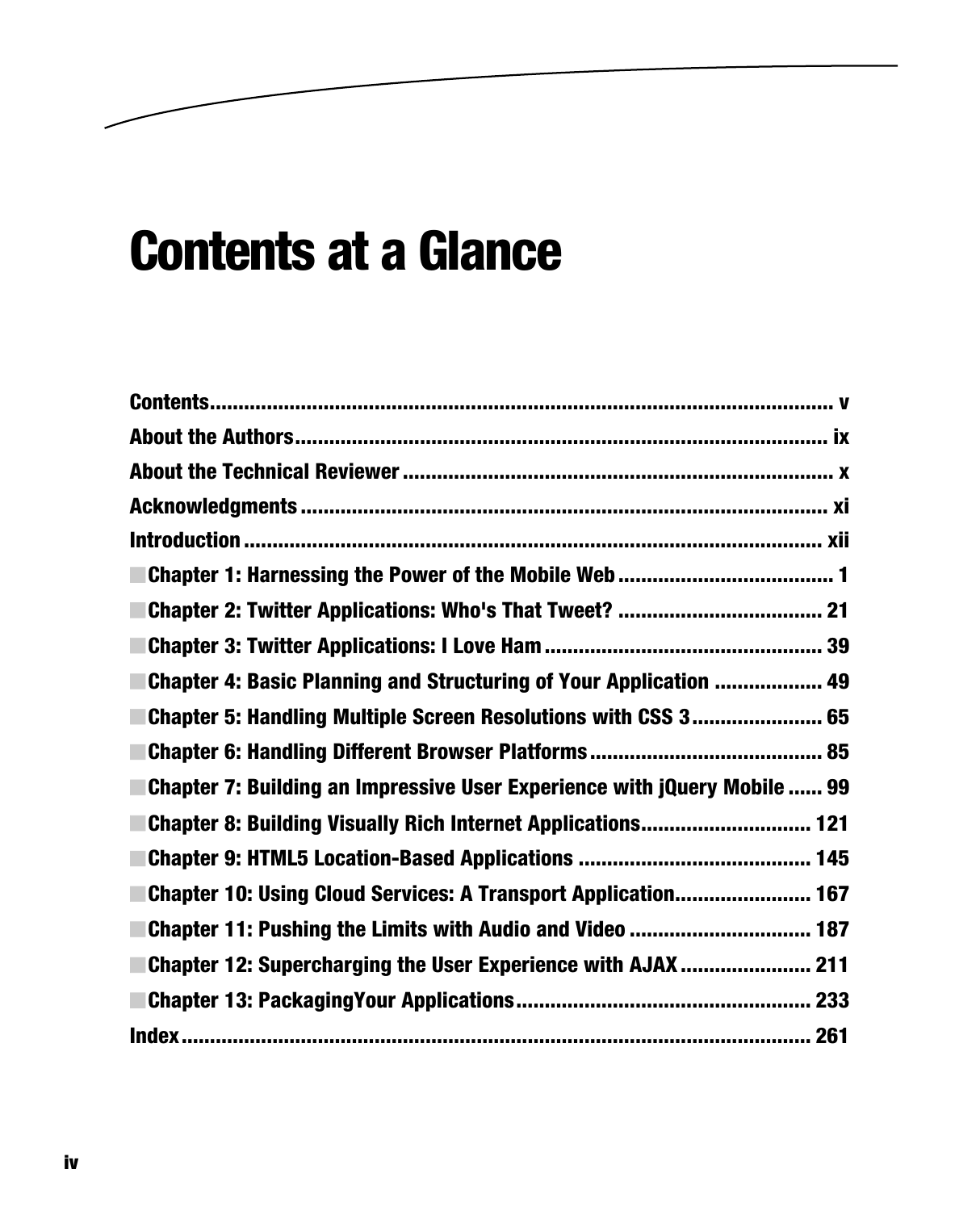### **Contents**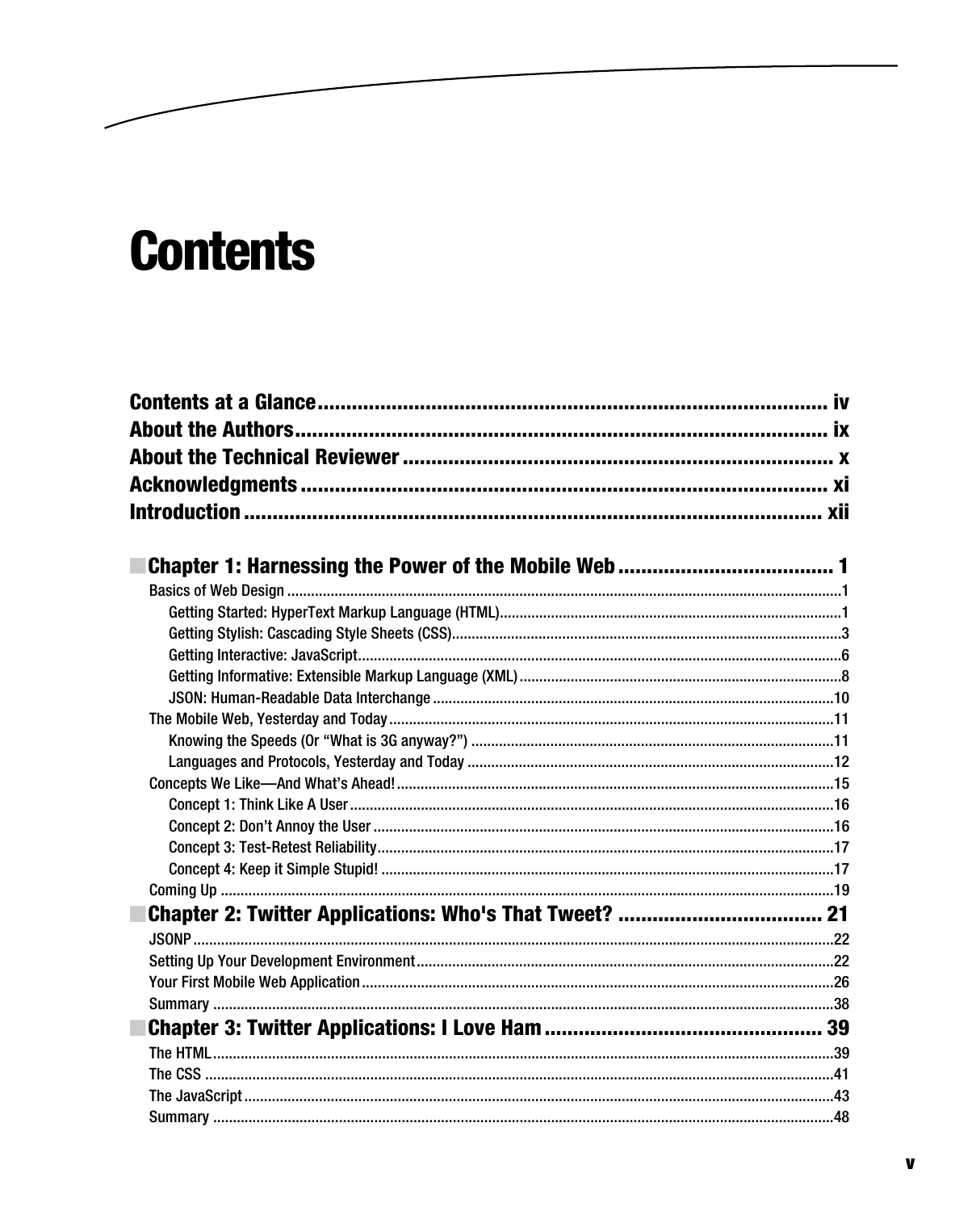| <b>Chapter 4: Basic Planning and Structuring of Your Application  49</b> |  |
|--------------------------------------------------------------------------|--|
|                                                                          |  |
|                                                                          |  |
|                                                                          |  |
|                                                                          |  |
|                                                                          |  |
|                                                                          |  |
|                                                                          |  |
|                                                                          |  |
|                                                                          |  |
|                                                                          |  |
|                                                                          |  |
| Chapter 5: Handling Multiple Screen Resolutions with CSS 3 65            |  |
|                                                                          |  |
|                                                                          |  |
|                                                                          |  |
|                                                                          |  |
|                                                                          |  |
|                                                                          |  |
|                                                                          |  |
|                                                                          |  |
|                                                                          |  |
|                                                                          |  |
|                                                                          |  |
|                                                                          |  |
|                                                                          |  |
|                                                                          |  |
|                                                                          |  |
|                                                                          |  |
|                                                                          |  |
| Chapter 7: Building an Impressive User Experience with jQuery Mobile  99 |  |
|                                                                          |  |
|                                                                          |  |
|                                                                          |  |
|                                                                          |  |
|                                                                          |  |
|                                                                          |  |
|                                                                          |  |
| Chapter 8: Building Visually Rich Internet Applications 121              |  |
|                                                                          |  |
|                                                                          |  |
|                                                                          |  |
|                                                                          |  |
|                                                                          |  |
|                                                                          |  |
|                                                                          |  |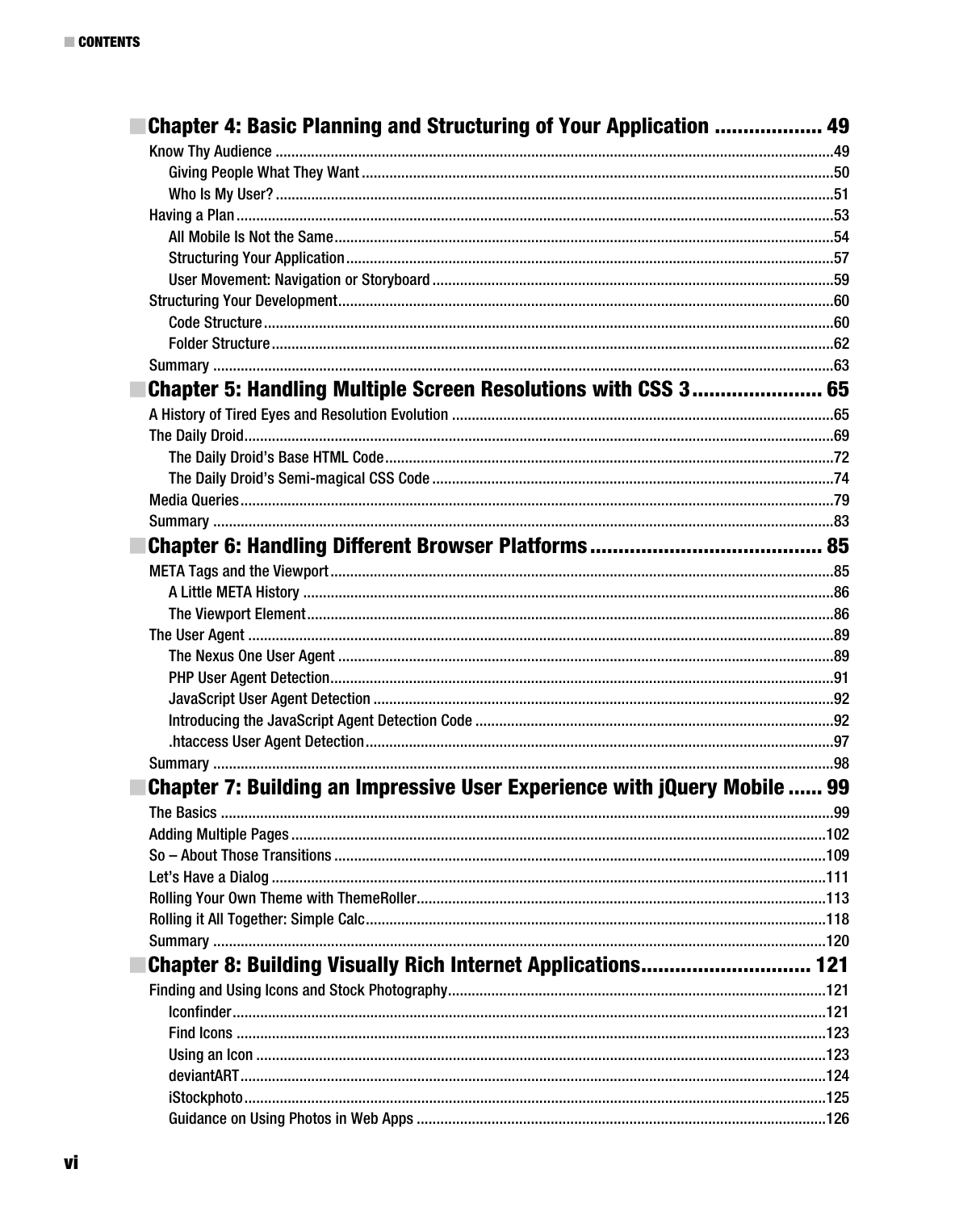| Chapter 10: Using Cloud Services: A Transport Application 167 |  |
|---------------------------------------------------------------|--|
|                                                               |  |
|                                                               |  |
|                                                               |  |
|                                                               |  |
|                                                               |  |
|                                                               |  |
|                                                               |  |
|                                                               |  |
|                                                               |  |
|                                                               |  |
|                                                               |  |
|                                                               |  |
|                                                               |  |
|                                                               |  |
|                                                               |  |
| Chapter 11: Pushing the Limits with Audio and Video  187      |  |
|                                                               |  |
|                                                               |  |
|                                                               |  |
|                                                               |  |
|                                                               |  |
|                                                               |  |
|                                                               |  |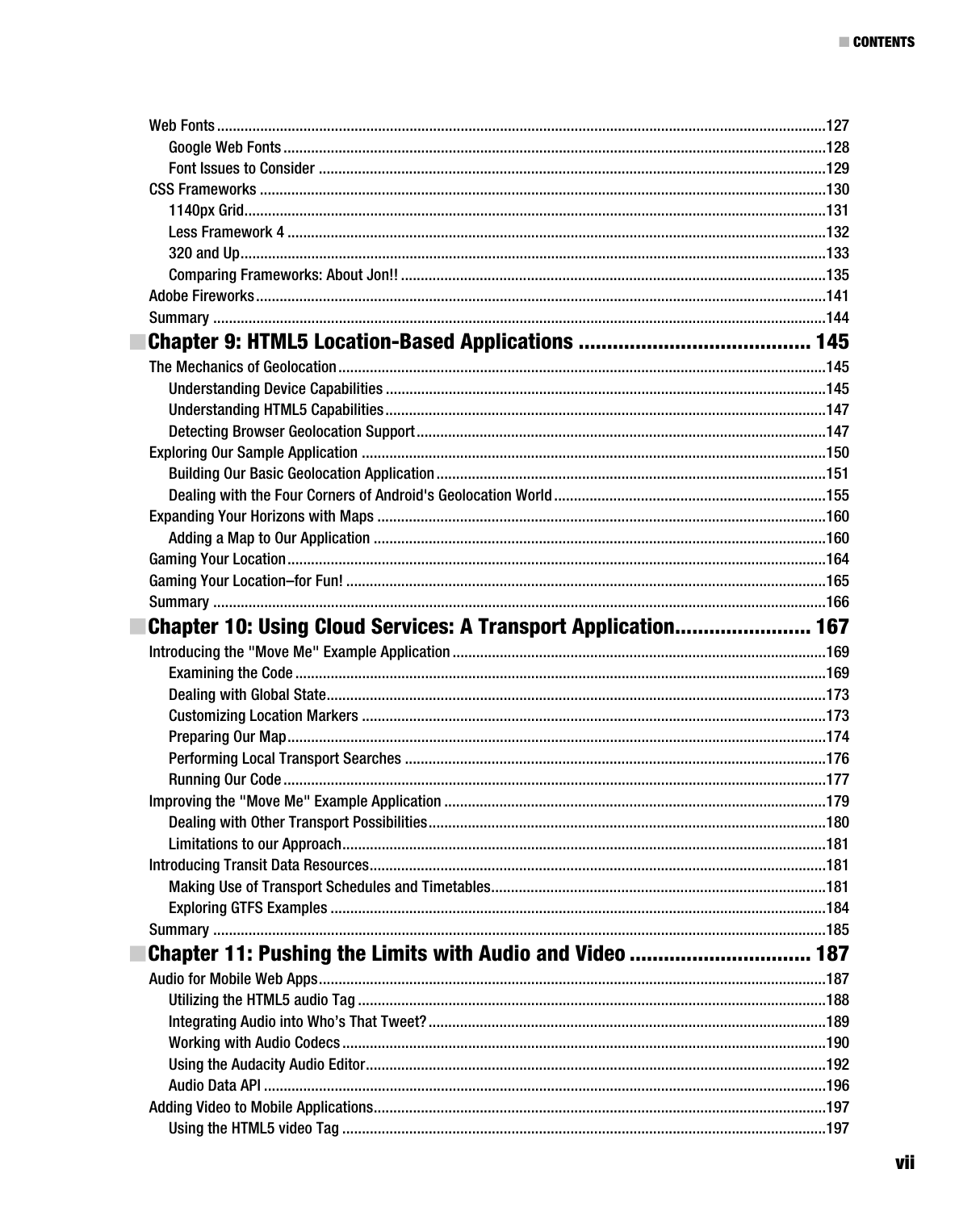| Chapter 12: Supercharging the User Experience with AJAX  211 |  |
|--------------------------------------------------------------|--|
|                                                              |  |
|                                                              |  |
|                                                              |  |
|                                                              |  |
|                                                              |  |
|                                                              |  |
|                                                              |  |
|                                                              |  |
|                                                              |  |
|                                                              |  |
|                                                              |  |
|                                                              |  |
|                                                              |  |
|                                                              |  |
|                                                              |  |
|                                                              |  |
|                                                              |  |
|                                                              |  |
|                                                              |  |
|                                                              |  |
|                                                              |  |
|                                                              |  |
|                                                              |  |
|                                                              |  |
|                                                              |  |
|                                                              |  |
|                                                              |  |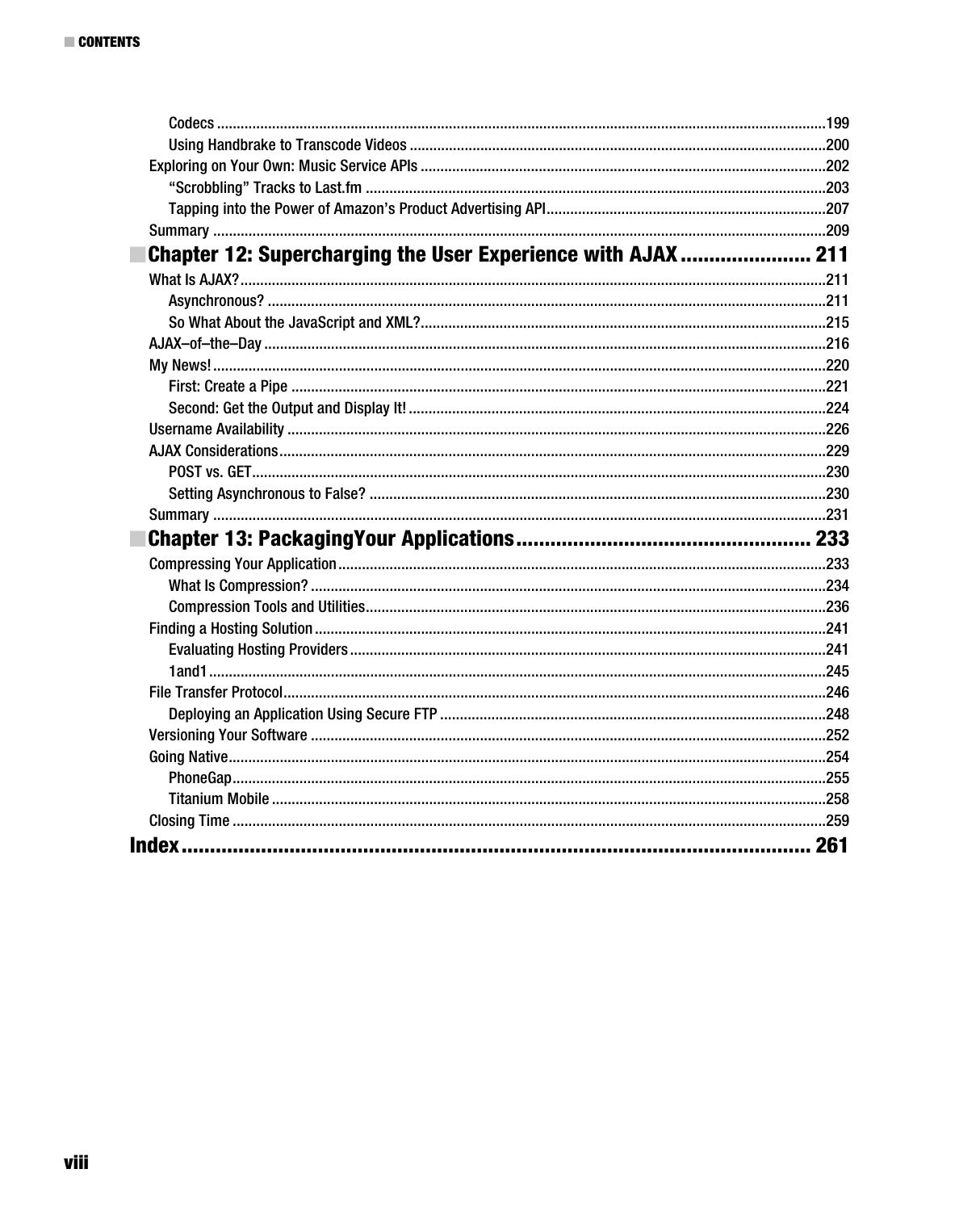### **About the Authors**



**Jon Westfall** is a researcher and technologist working in New York City at Columbia Business School. His current appointment is as the Associate Director for Research and Technology at the Center for Decision Sciences, a center within Columbia Business School at Columbia University in New York City. Additionally, he holds an appointment as a Lecturer in the Columbia University Psychology department, periodically teaching a course in Judgment and Decision Making. In addition to his research, he also has career ties in information technology, where he has worked as a consultant since 1997, founding his own firm, Bug Jr. Systems. As a consultant, he has developed custom software solutions (including native Windows 32 applications,

Windows .NET applications, Windows Phone 7 and Android mobile applications, as well as ASP, ASP.NET, and PHP web applications). He has also served as a senior network and systems architect and administrator (on both Windows and Unix networks, and hybrids) and has also been recognized as a Microsoft Most Valuable Professional (MVP) 2008 – 2012. In his spare time, he enjoys writing both technical books as well as fiction. His novel, Mandate, as well as other writings are available via his website at http://jonwestfall.com. He can be contacted through his website, and followed on Twitter (@jonwestfall).



**Rocco Augusto** is a Web Developer based out of the City of Roses – Portland, Oregon. Rocco first started dabbling in the art of Web Design and Development in middle school when the code bug bit him and refused to let go. When not tinkering away at some new markup or design idea you can usually find Rocco enjoying some time with his beautiful wife, daughters, and their unruly puppies.



**Grant Allen** has worked in the IT field for over 20 years, as a CTO, enterprise architect, and database administrator. Grant's roles have covered private enterprise, academia, and the government sector around the world, specialising in global-scale systems design, development, and performance. He is a frequent speaker at industry and academic conferences, on topics ranging from data mining to compliance, and technologies such as databases (DB2, Oracle, SQL Server, MySQL), content management, collaboration, disruptive innovation, and mobile ecosystems like Android. His first Android application was a task list to remind him to finish all his other unfinished

Android projects. Grant works for Google, and in his spare time is completing a Ph.D on building innovative high-technology environments. Grant is the author of Beginning DB2, and lead author of Beginning Android 4, Oracle SQL Recipes, and The Definitive Guide to SQLite.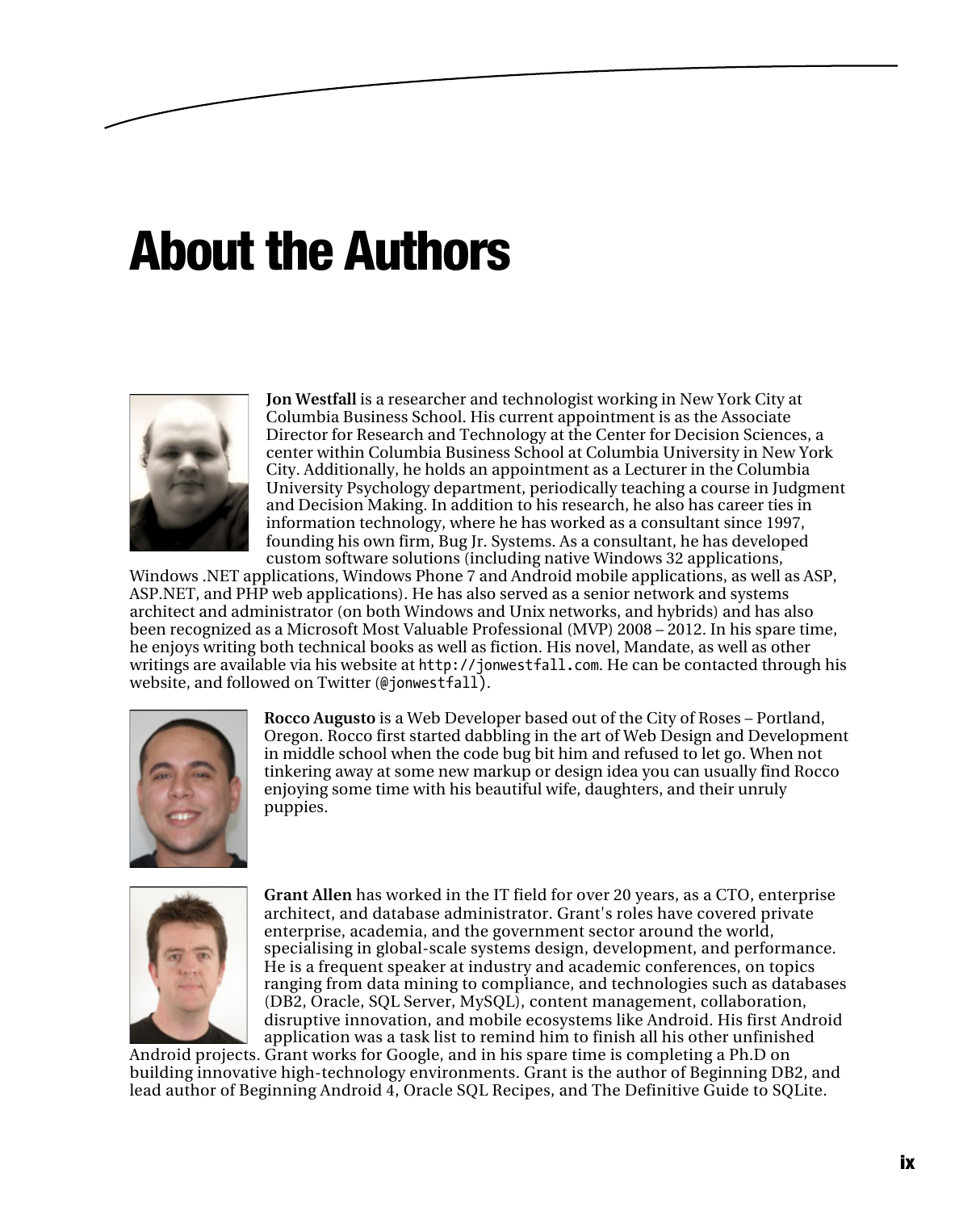## **About the Technical Reviewer**



**Steven Hughes** has been a Microsoft Windows Phone MVP for the past decade for his passion and dedication in the mobile community. Steven became involved with handheld computers since the early '90s including the beta testing and the prototype design of several hardware and software designs. His passion and knowledge of mobile technology and the mobile industry has advised and consulted many on its use and has earned the nickname 'fyiguy' as result. Steven loves to share information and help people; you may see his contributions and articles on several websites, publications, podcasts, and other productions pertaining to mobile technology. Steven is also the Chief News and Review Editor for BostonPocketPC.com and has written several

detailed reviews and articles on various facets of mobile technology as well. Steven is a Moderator in the Microsoft Answers forums and also co-manages the New England Windows Phone User Group. Steven is employed as a Biomedical Engineer for the VA New England Healthcare System. When he has some free time he generally spends it with his family or outdoors playing soccer, hitting the slopes, strumming his guitar, catching a movie in his self-constructed custom home theater, or riding the trails on his mountain bike.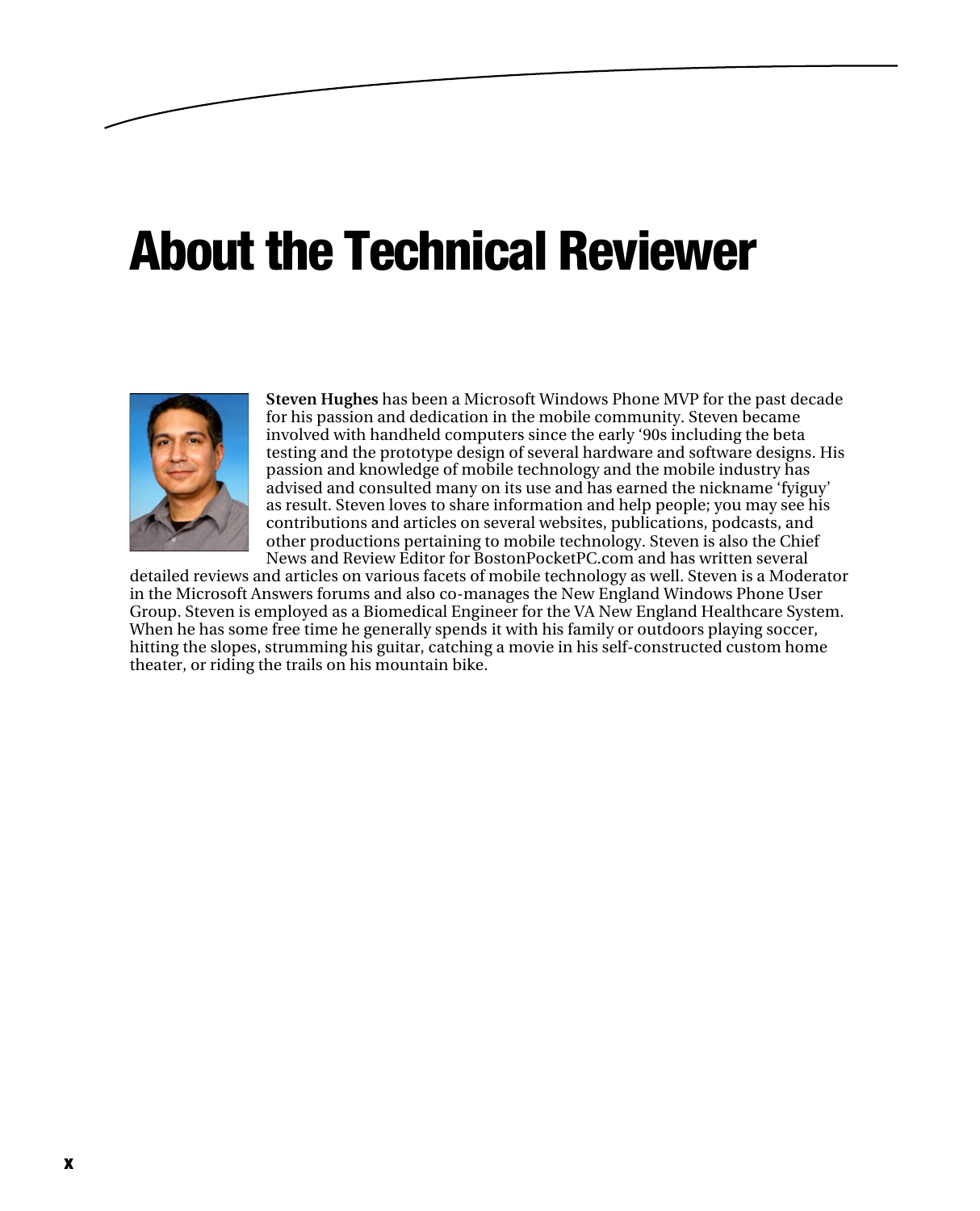### **Acknowledgments**

I'd like to acknowledge my editors here at Apress (Mark Beckner, Adam Heath, Chris Nelson, & Jonathan Gennick), as well as my co-authors Rocco & Grant and technical editor, Steven, for their hard work in this project. On a personal note, the support given to me by my wife, Karey, my parents, Alan & Dianne, and my extended family (especially Dan, Sue, Greg, Scott, & Mark) cannot be overstated. I'm also greatful for the support of my mentors, Eric Johnson and Elke Weber, my colleagues, Cindy Kim, Margaret Lee, Ye Li, ChristophUngemach, SooBaik, Galen Treuer, and Min Bang, and my current and former interns, Katherine Chang, Meaghan Gartner, Mary Reiser, Yechao Liu, Soo Jung Lee, & Nina Rouhani. Finally, I'd like to thank my friends who encouraged me to become as geeky as I am, directly and indirectly. This includes Steve Jocke, Tony Rylow, Ashley Newman, Maria Gaglio, Marie Batteiger, JD Jasper, Jason Dunn, Don Sorcinelli, Eric Hicks, Darius Wey, Jack Cook, Johan van Mierlo, Annie Ma, Holly Feiler, Dot Bertram, & Cathy Bischoff.

—Jon Westfall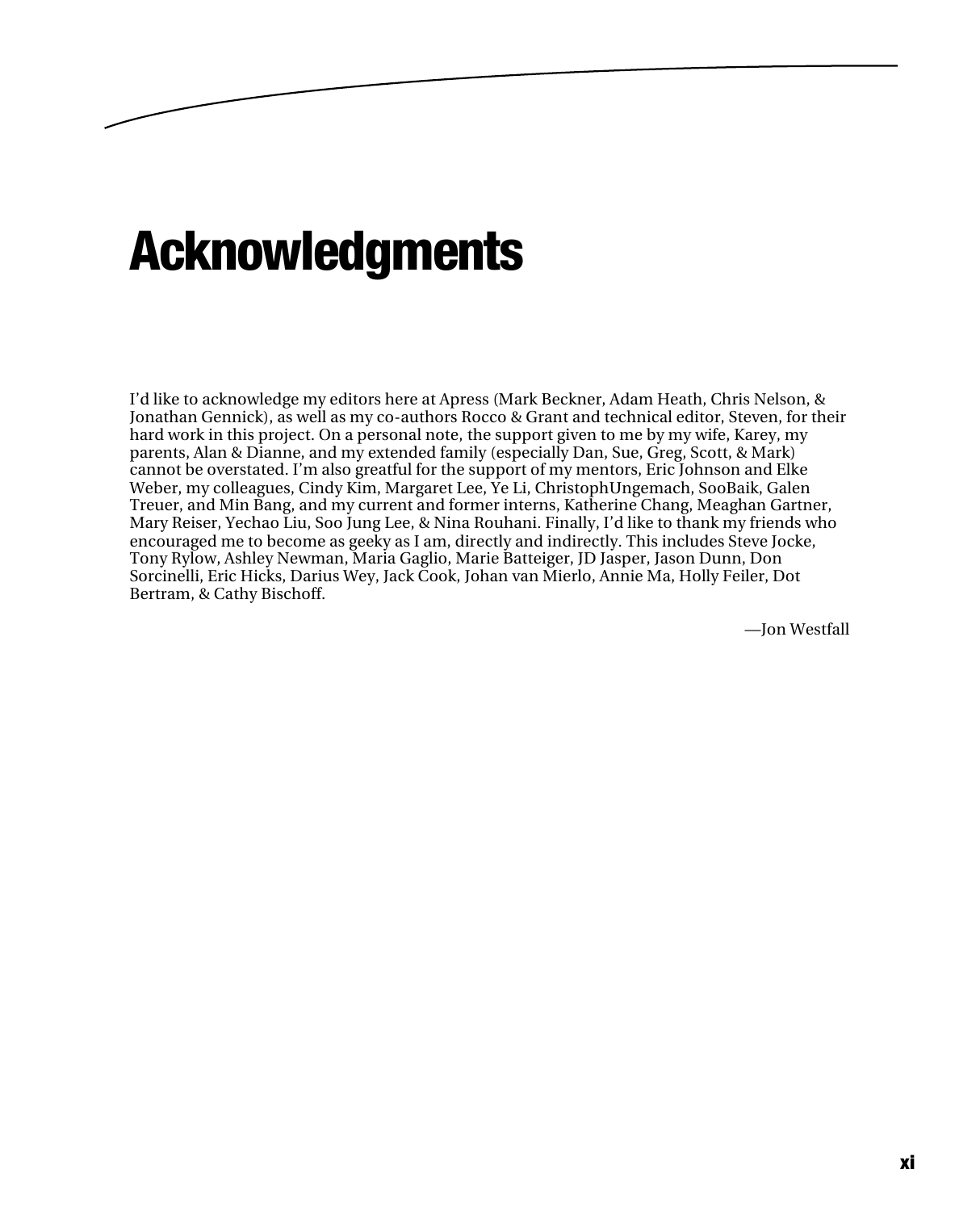### **Introduction**

Both of the first author's (Jon's) parents were artists. They each could draw fantastical pictures that resembled real life, and were shocked to see that their son could barely muster up a stick figure. If you've always felt that your inner artist was best expressed through what you could build with the help of a computer and the Internet, then this book can guide your virtual paintbrush. The finished product? A mobile web application for Android devices, which can in turn inspire creativity and productivity in millions of prospective users. It is our hope that this book will give you all that you need to get up and running and creating your masterpieces in no time.

#### Who This Book Is For

This book is written at a beginner's level. For the most part, we assume nothing as we write about everything from what HTML is to how to apply CSS to querying databases and displaying content using JavaScript. For some, this may mean that they would like to skim certain introductory materials (and assuredly miss many bad jokes). However, even advanced users will likely gain something from the tricks we unroll our sleeves to reveal.

#### How This Book Is Structured

We've split the content in this book into several chapters, with three "unofficial" parts.

In **the first part,** we introduce you (Chapter 1) to the basic languages of the web: HTML, CSS, JavaScript, and more. We then jump into two applications (Chapters 2–3) quickly to get your feet wet, and then back out to discuss planning concerns you might need to address when designing your own apps (Chapters 4–6)

In **the second part,** we start to jazz things up a bit. We go into building impressive user interfaces (Chapter 7) and working with visual content (Chapter 8). We then show you two more applications (Chapters 9–10) that speak to the unique nature of mobile applications: Using location information to guide your apps (and users), as well as tapping into the cloud for information and data.

Finally, **in the last part**, we talk about the next level of interactivity to add to your applications. We touch on adding audio and video (Chapter 11), doing things behind the user's back to provide impressive functionality (Chapter 12) and wrapping it all up and uploading to the web or building a full app for your formerly browser-bound creation (Chapter 13).

While we've grouped chapters into a logical order, after Chapter 1 you should feel free to explore the rest of the content. While many topics build upon one another, reading what interests you first may help you get a good grasp of what concepts from earlier chapters you'll definitely want to check out. At the same time, there are nuggets of information in each chapter that will stand upon their own, especially discussions on design, psychology, and user experience! We hope you enjoy the journey!